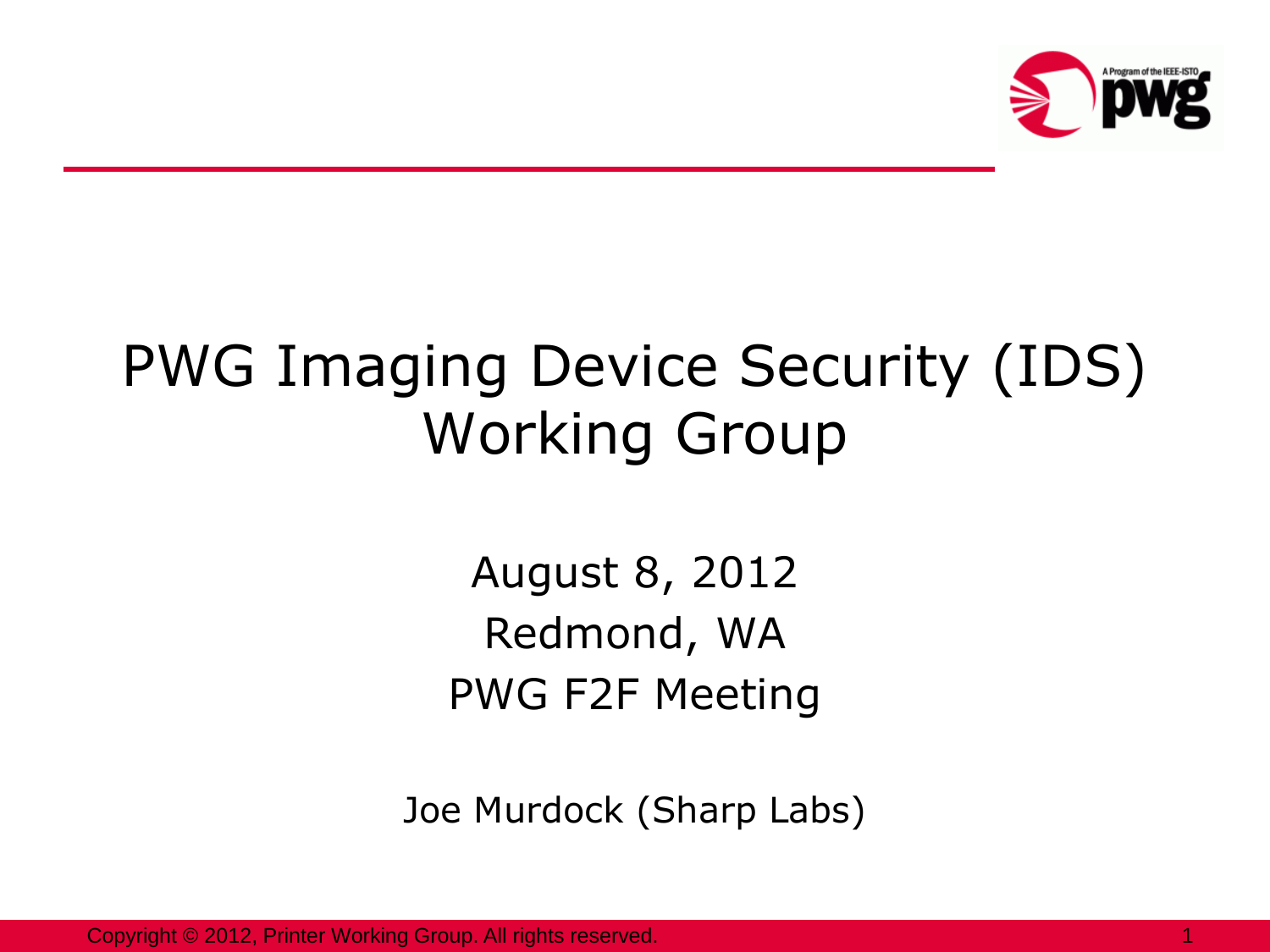Agenda



#### IDS Session 9:00 – 12:00

# Topics

Administrative Tasks PWG Log HCD Attributes IDS Model NIAP/PP TNC/NEA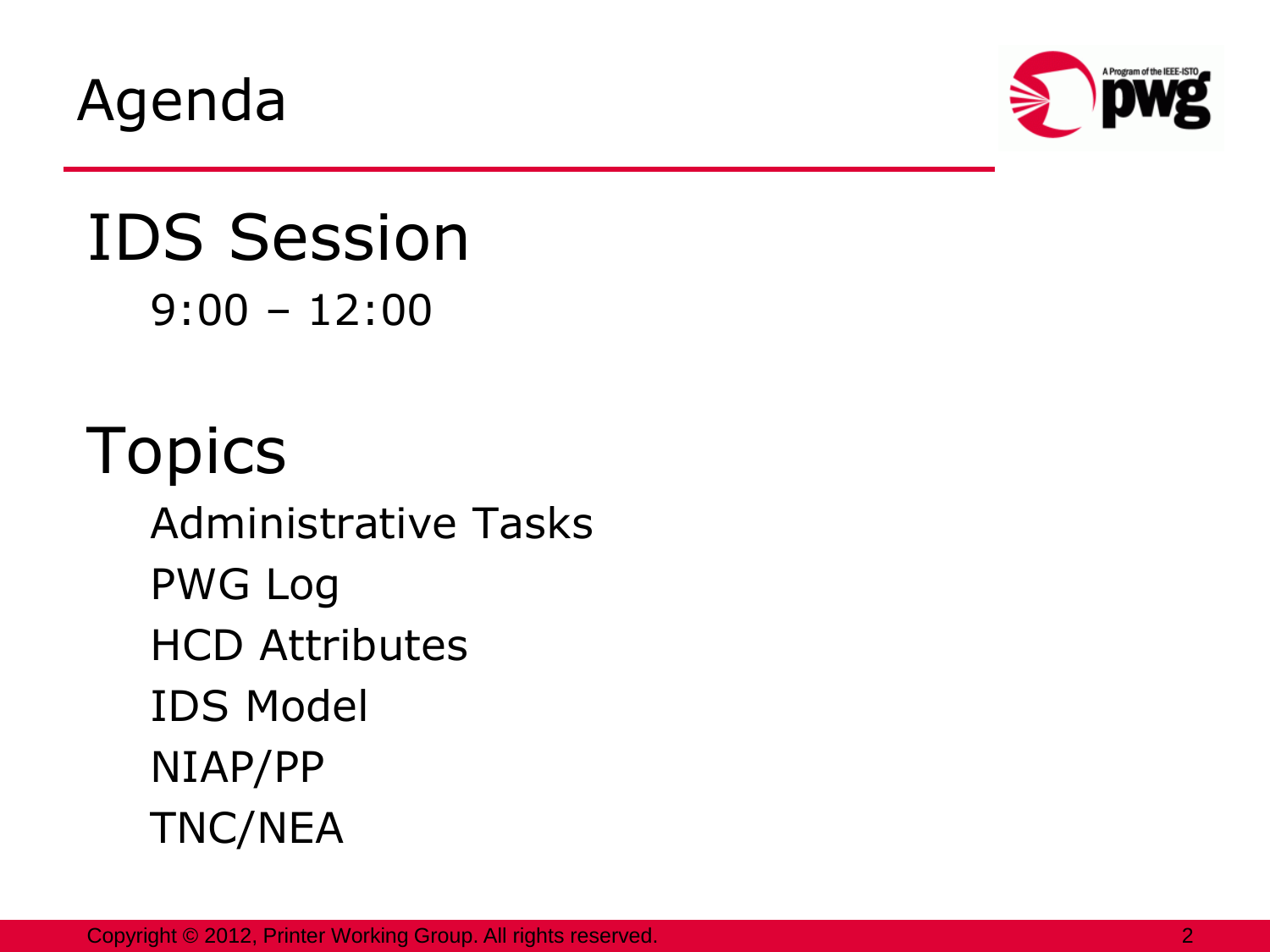### Administrative Tasks



- Select minute-taker
- Introductions
- IP policy statement: *"This meeting is conducted under the rules of the PWG IP policy". If you don't agree, Pike Place Market may have free concerts of singing and flying fish.*
- Approve Minutes from July 26 conference Call
- Change Conference call time?
	- Member Timing Conflict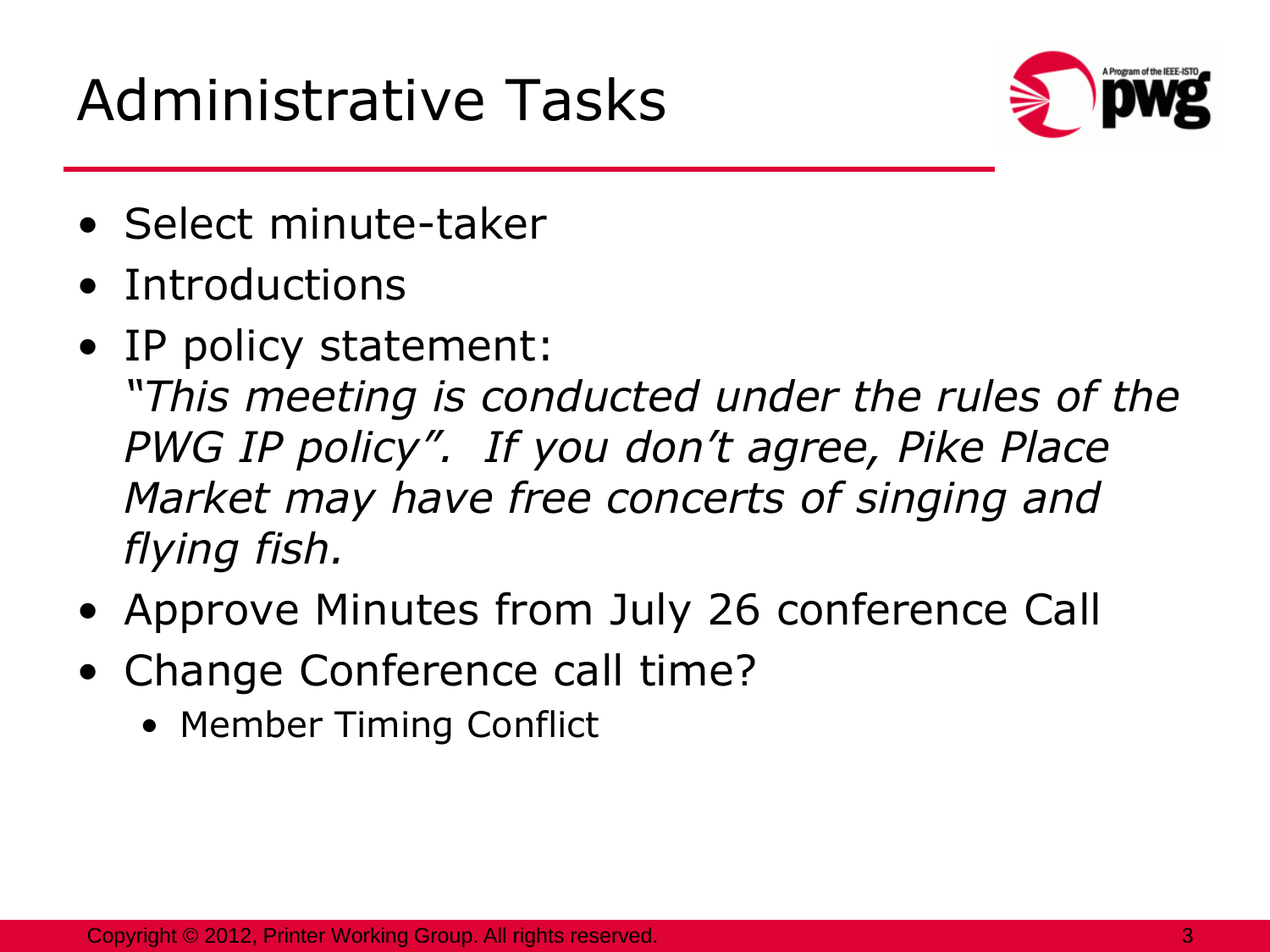## IDS WG Officers



- IDS WG Chair
	- Joe Murdock (Sharp)
- IDS WG Vice-Chair
	- IDS is still looking for a new co-chair or vice chair
- IDS WG Secretary:
	- IDS is looking for a new Secretary
- IDS WG Document Editors:
	- HCD-ATR: Jerry Thrasher (Lexmark), Joe Murdock (Sharp)
	- HCD-TNC: Ira McDonald (High North)
	- IDS-Model: Joe Murdock (Sharp), Ira McDonald (High North), Ron Nevo (Samsung)
	- IDS-Log: Mike Sweet (Apple)
	- IDS-IAA: Joe Murdock (Sharp)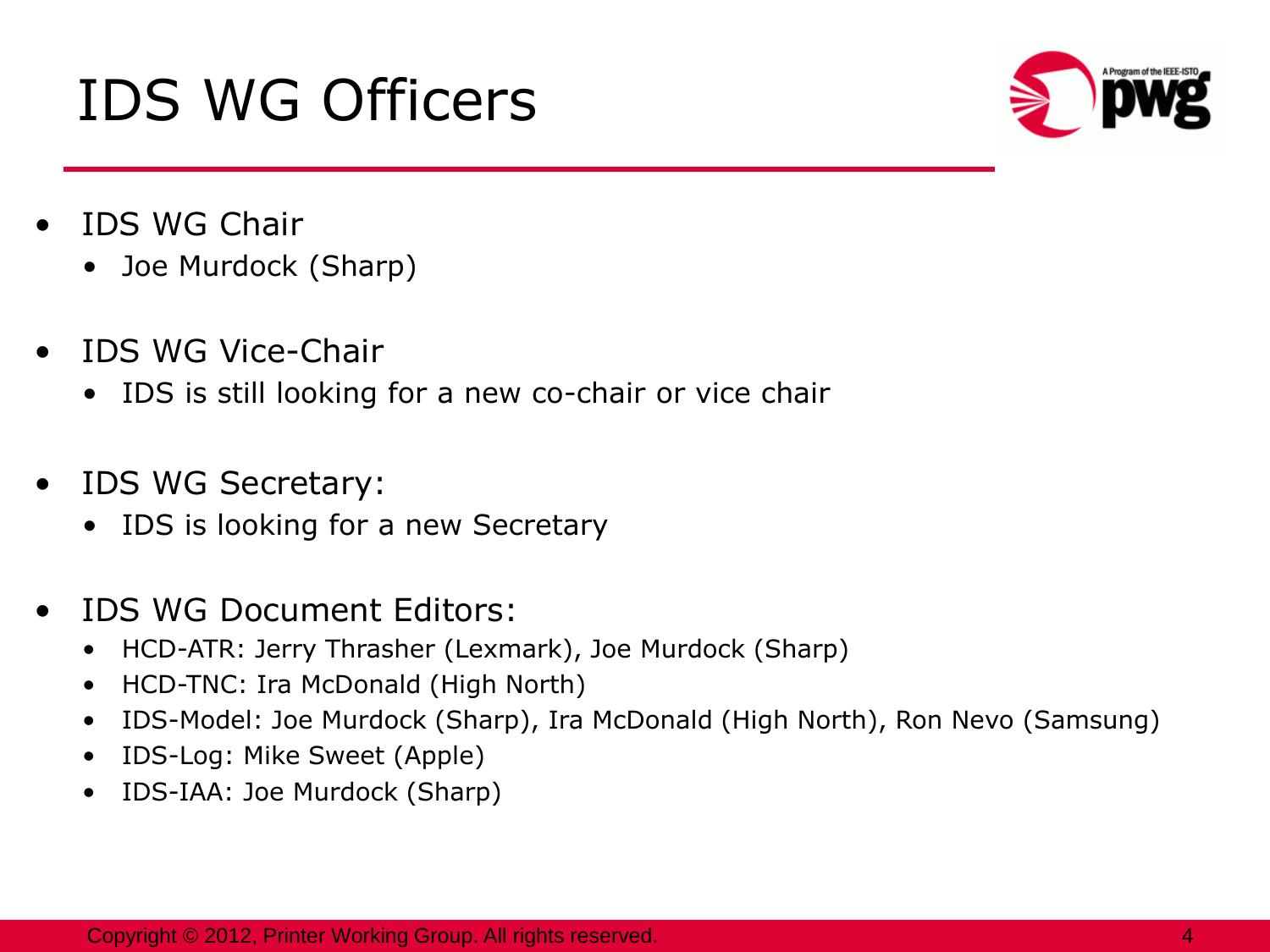### Action Items



| <b>Action</b> |                   |                 |                |                                                                                                                                                                                                                 |               |                                                                                         |
|---------------|-------------------|-----------------|----------------|-----------------------------------------------------------------------------------------------------------------------------------------------------------------------------------------------------------------|---------------|-----------------------------------------------------------------------------------------|
| Item #        | <b>Entry date</b> | <b>Assignee</b> | Type           | <b>Action</b>                                                                                                                                                                                                   | <b>Status</b> | <b>Disposition</b>                                                                      |
| 81            | 2/3/2011          | Joe Murdock     | <b>IDS-LOG</b> | Find the user role definitions in the IA&A or schema documents and<br>limport them into the LOG document                                                                                                        | C.            | look at Oauth, OPenId, XACML, SAML, DMTF,<br>IEEE 2600, and the MIBs, for existing role |
|               |                   |                 |                |                                                                                                                                                                                                                 |               | definitions that we can use                                                             |
| 112           | 8/4/2011          | Joe Murdock     | <b>IAA</b>     | add some verbiage to the Security Considerations section about<br>how to handle multiple negotiate security element requests; add<br>security elements to system elements, and security ID to XSSL<br>lelements | C             |                                                                                         |
| 125           | 4/27/2012         | Michael Sweet   | <b>IDS-LOG</b> | Send prototype experience for PWG Common Log Format                                                                                                                                                             | С             |                                                                                         |

Copyright © 2012, Printer Working Group. All rights reserved.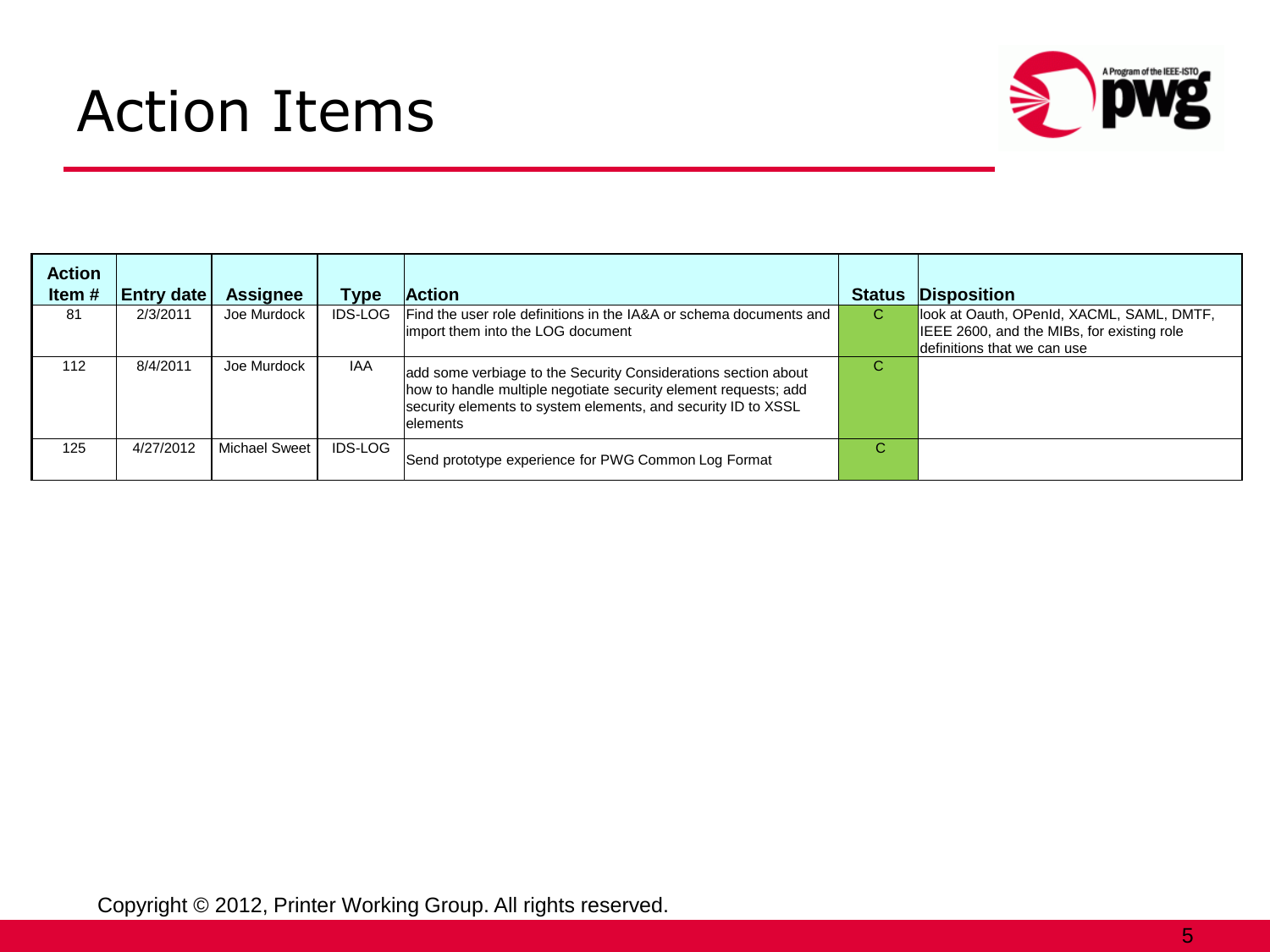#### Active Documents



- HCD-TNC Binding <ftp://ftp.pwg.org/pub/pwg/ids/wd/wd-ids-tnc10-20120422-rev.pdf>
- HCD-Assessment-Attributes

<ftp://ftp.pwg.org/pub/pwg/ids/wd/wd-idsattributes10-20120724-rev.pdf>

• HCD-NAP Binding

<ftp://ftp.pwg.org/pub/pwg/ids/wd/wd-ids-napsoh10-20120725-rev.pdf>

 $\bullet$  PWG-LOG

<ftp://ftp.pwg.org/pub/pwg/ids/wd/wd-ids-log10-20120726-rev.pdf>

"Apple has successfully prototyped support for PWG Common Log Format based on the current draft." - Email from Michael Sweet, July 27, 2012

• IDS-Model

[ftp://ftp.pwg.org/pub/pwg/ids/wd/wd-ids-model10-20120806-rev.pdf](ftp://ftp.pwg.org/pub/pwg/ids/wd/wd-ids-model10-20120803-rev.pdf)

• IDS-IAA

<ftp://ftp.pwg.org/pub/pwg/ids/wd/wd-ids-iaa10-20111005-rev.pdf>

Copyright © 2012, Printer Working Group. All rights reserved. 6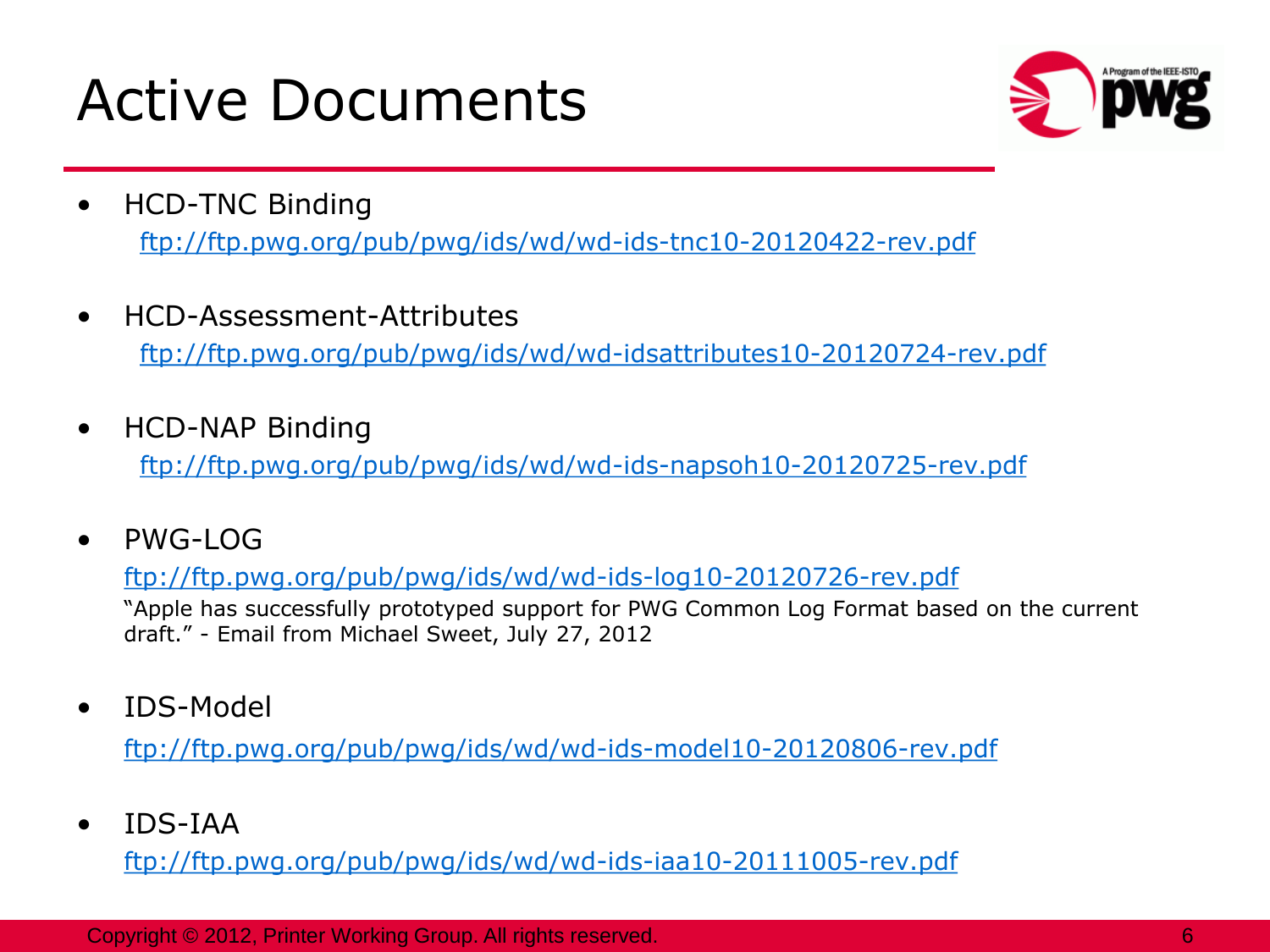#### Document Review



#### • PWG-Log

<ftp://ftp.pwg.org/pub/pwg/ids/wd/wd-ids-log10-20120726.pdf> <ftp://ftp.pwg.org/pub/pwg/ids/wd/wd-ids-log10-20120726-rev.pdf>

• IDS-ATTR Specification Review

<ftp://ftp.pwg.org/pub/pwg/ids/wd/wd-idsattributes10-20120724.pdf> [ftp://ftp.pwg.org/pub/pwg/ids/wd/wd-idsattributes10-20120724\\_rev.pdf](ftp://ftp.pwg.org/pub/pwg/ids/wd/wd-idsattributes10-20120724_rev.pdf)

#### • IDS-NAP SoH Specification

• IDS-NAP Binding spec is being suspended <ftp://ftp.pwg.org/pub/pwg/ids/wd/wd-ids-napsoh10-20120725.pdf> <ftp://ftp.pwg.org/pub/pwg/ids/wd/wd-ids-napsoh10-20120725-rev.pdf>

#### • IDS-Model Specification Review <ftp://ftp.pwg.org/pub/pwg/ids/wd/wd-ids-model10-20120806-rev.pdf> <ftp://ftp.pwg.org/pub/pwg/ids/wd/wd-ids-model10-20120806.pdf>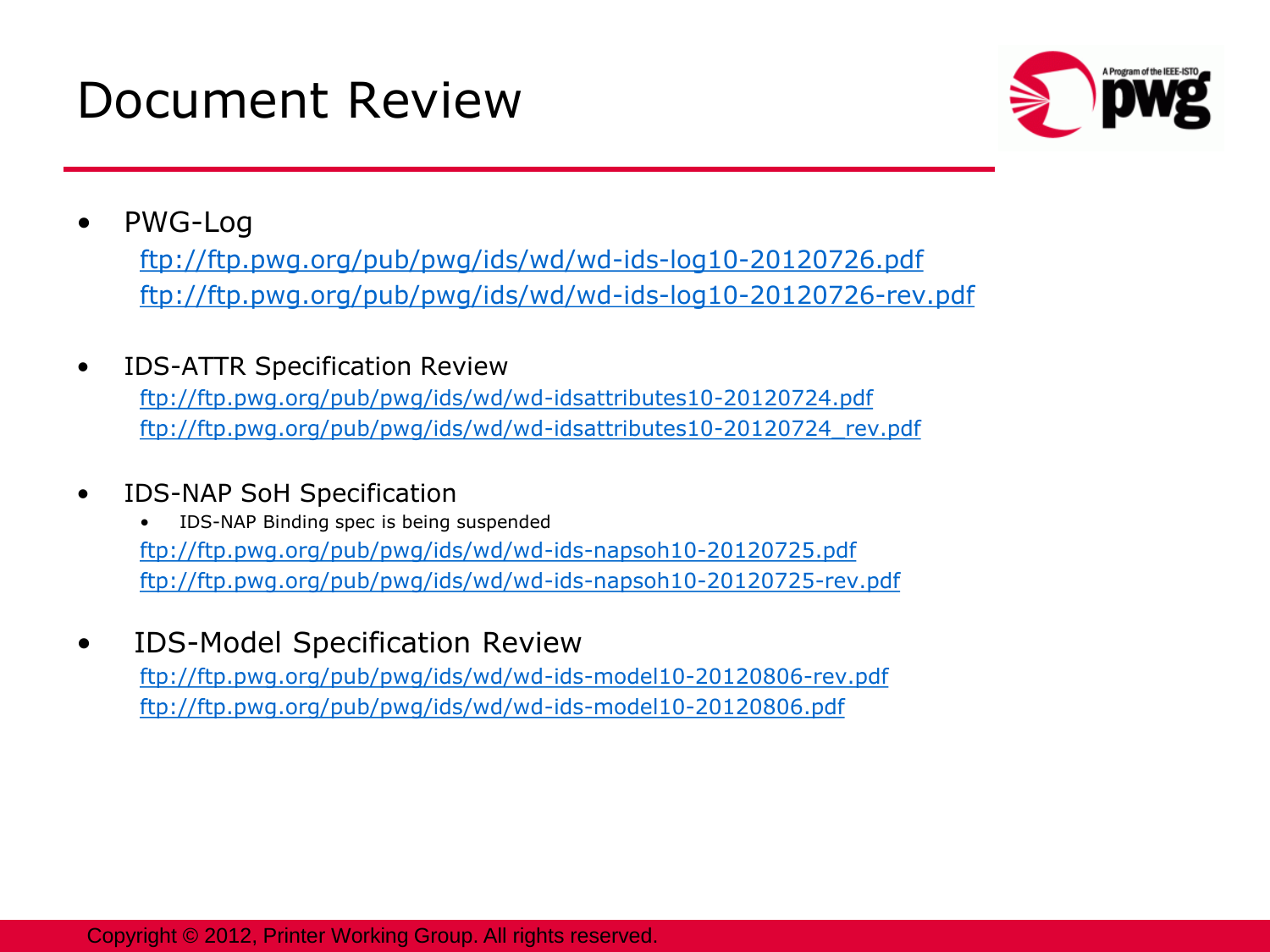



• Phone call with NIAP to discuss Protection Profiles